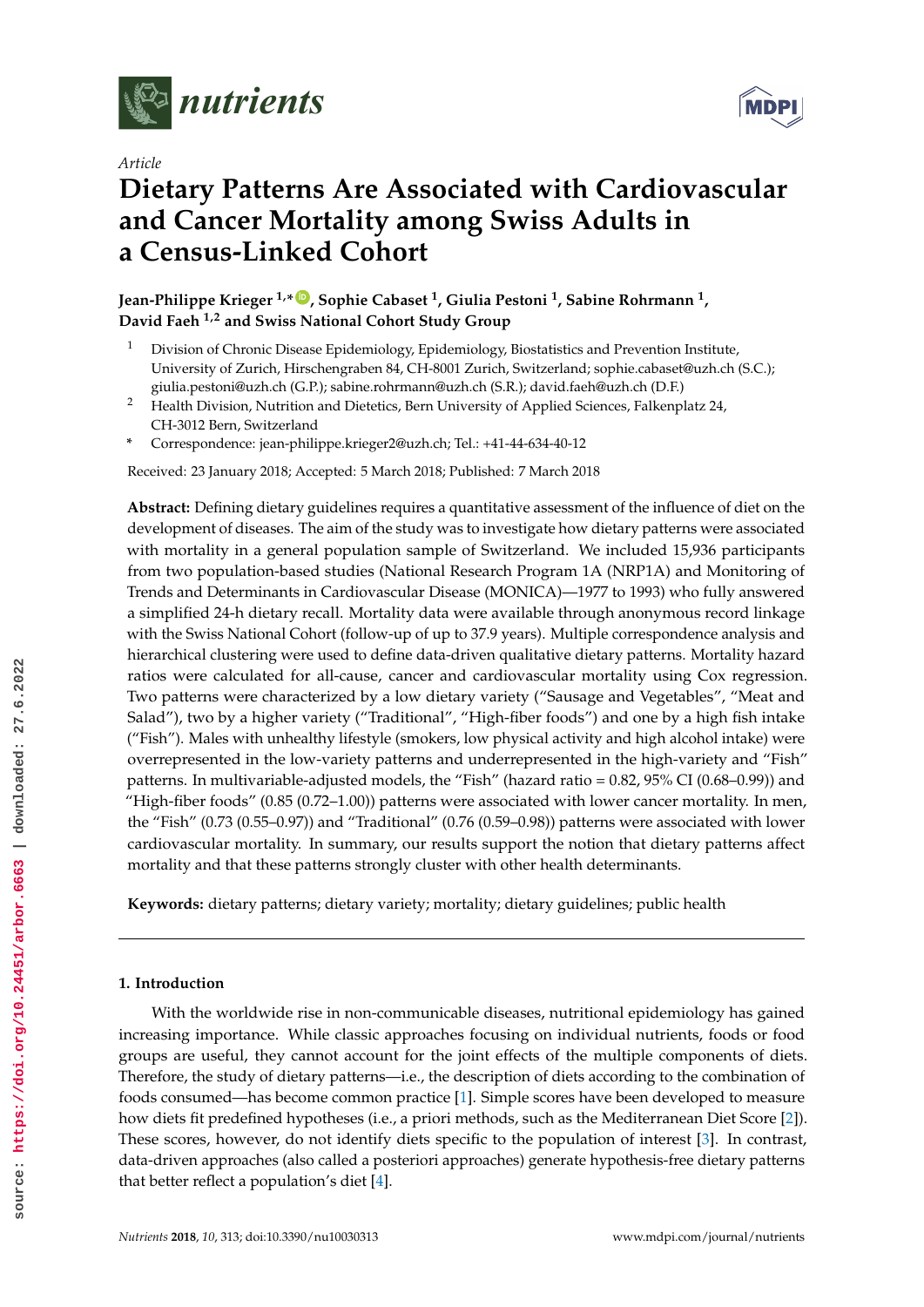Investigating the effect of diets on the development of non-communicable disease is a complex task that requires both quality dietary information and the long-term follow-up of individuals [5–7]. Switzerland offers an ideal setting for such investigation. First, health surveys have been regularly conducted in a representative sample of the Swiss population and have included comparable nutrition-related questions [8,9]. Moreover, the Swiss National Cohort (SNC), a national longitudinal research platform, links census records with federal death and migration records covering all residents of Switzerland, enabling the long-term follow-up of participants to health surveys [10]. Finally, the cultural diversity of Switzerland may impact dietary choices [3,11] and, thus, be an important source of variability of the dietary patterns in comparison to more homogenous populations. Therefore, although the association of dietary patterns with mortality outcomes has been widely investigated in other populations, our study setting may provide novel valuable information.

Our primary aim was to identify data-driven dietary patterns using 24-h recall data from two population-based national surveys. Based on this, we investigated whether the consumption of a dietary pattern was associated with demographic (sex, age, nationality), socioeconomic (education) and lifestyle (physical activity, alcohol consumption and smoking habits) factors. Finally, we leveraged the possibility of a long-term mortality follow-up (up to 37.9 years) to study the association between dietary patterns and all-cause, cancer or cardiovascular mortality. Together, our data offer valuable insights on the influence of dietary choices on long-term all-cause and disease-specific mortality.

#### **2. Materials and Methods**

# *2.1. Study Design and Participants*

The overall study design consists of 2 population-based studies, National Research Program 1A (NRP1A) and Monitoring of Trends and Determinants in Cardiovascular Disease (MONICA), linked with the SNC. NRP1A is a community-based primary study on prevention of cardiovascular disease conducted from 1977 to 1979 [9]. Three waves of MONICA—an international multicenter study initiated by the World Health Organization—were conducted in Switzerland in 1984–1986 (MONICA1), 1988–1989 (MONICA2), and 1992–1993 (MONICA3) [8]. All studies comprised a self-administered simplified 24-hour recall checklist (see Section 2.2). Vital status and cause of death of the NRP1A and MONICA participants were followed through the SNC, a national longitudinal research platform linking census records with federal death and migration records covering all residents of Switzerland [10]. A procedure to match participants of NRP1A and MONICA with the SNC was described elsewhere [10]. The linkage is characterized by a high success rate, 93.8% and 97%, respectively [12,13]. Only participants who fully answered the 24-h recall checklist were included in the analysis (total: 15,936 out of 17,861; NRP1A: 6717 out of 8008; MONICA1: 3098 out of 3324; MONICA2: 3246 out of 3404; MONICA3: 2875 out of 3125). SNC and its linkage with MONICA and NRP1A were approved by the Ethics Committee of the Canton of Zurich (KEK-StV no. 13/06 and amendment of 12 June 2008).

#### *2.2. Dietary Assessment*

Diet was assessed once at study entry: participants were invited to attend a health examination in which they answered a self-administered questionnaire. The diet checklist comprised yes/no questions about food and beverage intake on the previous day. We considered the 12 following food groups, because they were consistently assessed across surveys: meat (white or red), sausage, fish, salad, vegetables, fruit, wholegrain products in the form of dark bread, chocolate, eggs, cheese, milk (as a drink), and yogurt (including other dairy products).

# *2.3. Identification of Dietary Patterns*

We used a two-step procedure to identify dietary patterns in our sample. First, we applied Multiple Correspondence Analysis (MCA, a principal component method [14–16]) to the 12 nutrition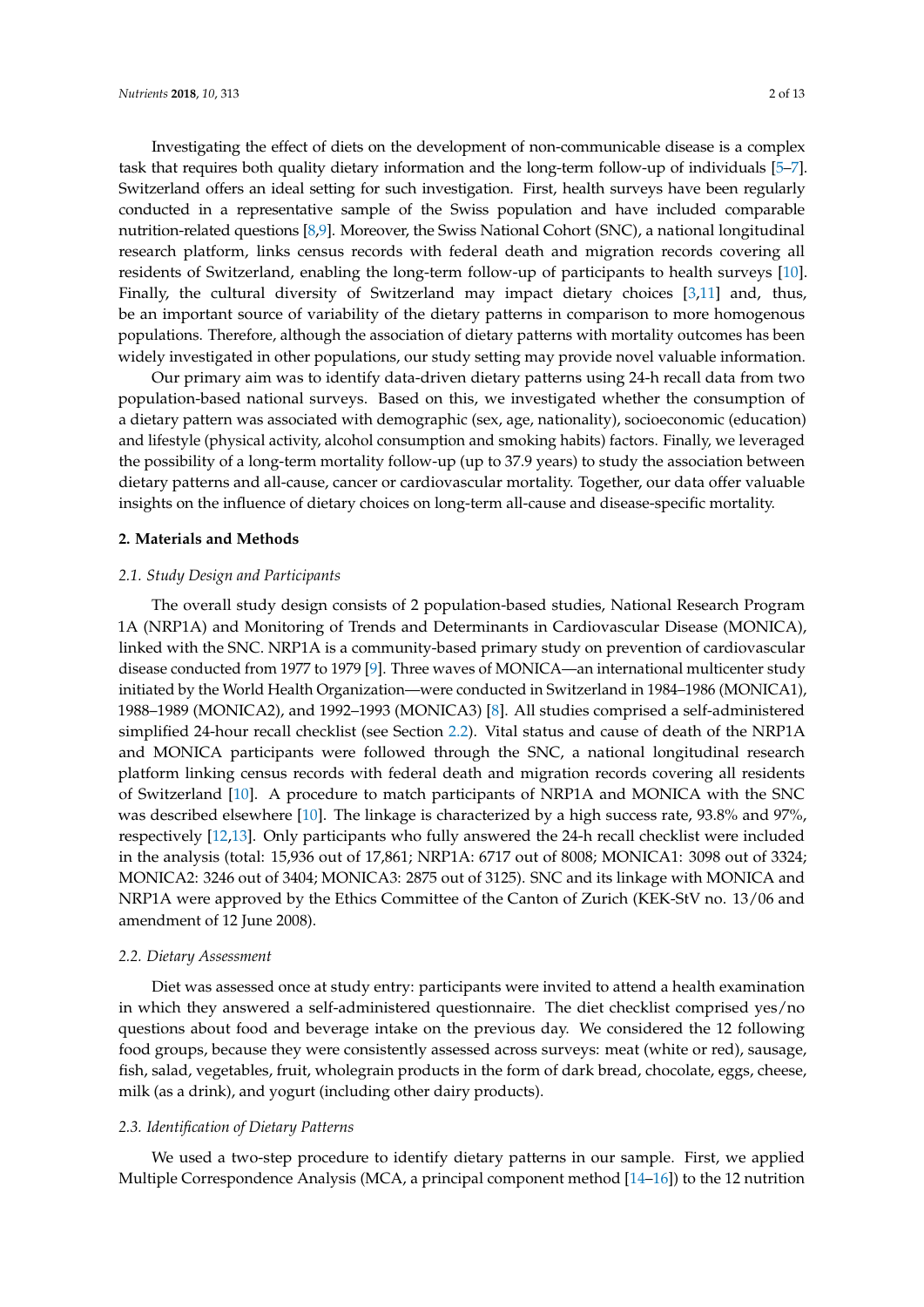questions. Breaks in the scree plot (Figure S1A) and a cumulative inertia above 40% (Figure S1B) were used as criteria to choose the number of principal components. Then, the 4 first principal components were used as input to hierarchical clustering using the Ward's criterion [17]. While the number of clusters to retain is a debated topic [18], we used the decrease in within-inertia from *n* to *n* + 1 cluster (Figure S2A,B), and the interpretability of the partition, to choose 5 clusters. The defined partition was further consolidated using a k-means algorithm. Robustness of the 5 clusters was tested by randomly splitting the population in halves (data not shown). Dietary characteristics of each cluster are referred to as "dietary patterns". Due to the nature of the dietary assessment as binary intakes, dietary patterns are qualitative and do not directly reflect the amount of foods consumed. Dietary variety was adapted from Kennedy et al. [19] and is the number of food groups reported by one participant divided by the total number of food groups in the dietary checklist (12 food groups). Dietary variety was averaged among all participants following each dietary pattern and expressed as percentage.

# *2.4. Association between Dietary Patterns and Demographics and Lifestyle Data*

The following demographic and lifestyle data were assessed by questionnaires and were available across studies: age, sex, nationality (Swiss vs. Foreign), education (mandatory vs. upper secondary vs. tertiary), BMI (measured body mass index;  $\langle 25 \text{ kg/m}^2 \text{ vs. } 25 \text{ to } 30 \text{ kg/m}^2$ vs.  $\geq$ 30 kg/m<sup>2</sup>), alcohol consumption (no; moderate (MONICA: drinking either wine or beer or cider; NRP1A: women drinking less than 20 g/day, men drinking less than 40 g/day); high (MONICA: drinking spirits or more than one sort of alcohol on the previous day; NRP1A: women drinking more than 20  $g/day$ , men drinking more than 40  $g/day$ )), physical activity (less than once a week vs. once a week vs. more than once a week), smoking status (never vs. former vs. light  $\langle$  <20 cigarettes/day) vs. heavy smoker ( $\geq$ 20 cigarettes/day)). Associations between these variables and the dietary patterns were investigated by testing whether the distribution (for continuous variables) or the proportion of categories (for qualitative variables) differ from those obtained from the overall population, using v-test as previously described [20].

# *2.5. Association between Dietary Patterns and Mortality*

Cox proportional hazards regression models were fitted to assess the association between dietary patterns and all-cause, cancer, cardiovascular diseases or other-cause mortality. All Cox regression models were stratified by age to prevent violation of the proportional hazards assumption and by sex. Cox regression models were adjusted for potential confounders in a sequential manner; basic model: study (MONICA wave 1–3; NRP1A); multivariable model: study, BMI, nationality, education, smoking status, alcohol consumption and physical activity. None of the models violated the proportional hazards assumption on the basis of Schoenfeld residuals. In the case of missing information, an additional category was created for confounding variables with missing values. We performed sensitivity analysis by comparing the results of the Cox regression whether individuals who died within the first 5 years after study entry were included or excluded from the analysis. Finally, we estimated population-attributable fractions (PAFs) and rate advancement periods (RAPs) associated with dietary patterns for all-cause and specific mortality. On the basis of the Cox regression results, the population was split between the individuals consuming one of the three diets associated with reduced mortality ("Fish", "Traditional", "High-fiber foods") and one of the other diets ("Sausage and Vegetables", "Meat and Salad"). PAFs, RAPs and the corresponding confidence intervals were calculated as described elsewhere [21]. Because RAPs necessitate the age coefficient of the Cox regression, RAPs were calculated with non-age-stratified regression results. All descriptive and statistical analyses were conducted with R (R Core Team, Vienna, Austria) using R studio (v. 1.0.153, RStudio Team, Boston, MA, USA). MCA and hierarchical clustering used the FactoMineR package [22].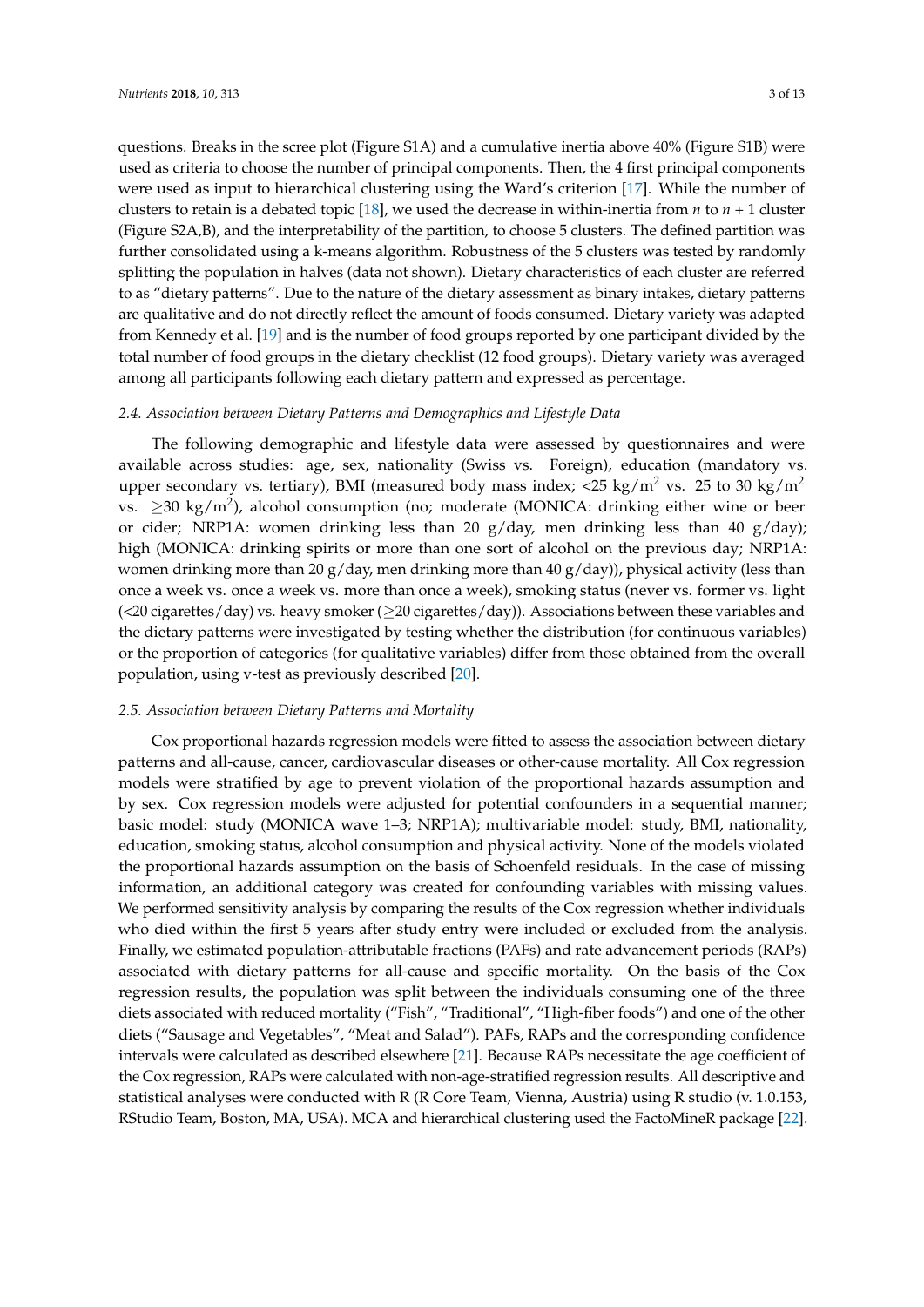# **3. Results**

# *3.1. Population Description*

The study included 15,936 participants with a mean follow-up time of 25.5 years (Table 1). A majority of the participants were Swiss nationals (81.3%), received at least upper secondary education (65.4%) and were neither overweight nor obese (55.5%). Alcohol consumption and tobacco use were higher in males than females (alcohol: 71.4% in males, 39.2% in females; smoking: 42.6% in males, 29% in females).

|                             | <b>Overall</b>  | <b>Females</b> | <b>Males</b>   | Missing  |
|-----------------------------|-----------------|----------------|----------------|----------|
| Total                       | 15,936 (100)    | 8143 (51.1)    | 7793 (48.9)    |          |
| Number of deaths            | 4630 (29.1)     | 2077 (25.5)    | 2553 (32.8)    |          |
| Age, year                   | $45.0 \pm 13.5$ | $45.2 + 13.8$  | $44.8 + 13.1$  |          |
| Survival time, year         | $25.5 \pm 9.1$  | $26.3 \pm 8.6$ | $24.6 \pm 9.4$ |          |
| <b>BMI</b>                  |                 |                |                | 15(0.1)  |
| $<$ 25 kg/m <sup>2</sup>    | 8845 (55.5)     | 5317 (65.3)    | 3528 (45.3)    |          |
| 25-30 kg/m <sup>2</sup>     | 5503 (34.5)     | 2069 (25.4)    | 3434 (44.1)    |          |
| $\leq$ 30 kg/m <sup>2</sup> | 1573 (9.9)      | 752 (9.2)      | 821 (10.5)     |          |
| Nationality                 |                 |                |                | 0(0)     |
| <b>Swiss</b>                | 12,949 (81.3)   | 6829 (83.9)    | 6120 (78.5)    |          |
| Foreign                     | 2987 (18.7)     | 1314 (16.1)    | 1673 (21.5)    |          |
| Education                   |                 |                |                | 20(0.1)  |
| Mandatory                   | 5504 (34.5)     | 3339 (41.0)    | 2165 (27.8)    |          |
| Upper secondary             | 7567 (47.5)     | 3649 (44.8)    | 3918 (50.3)    |          |
| Tertiary                    | 2845 (17.9)     | 1143 (14.0)    | 1702 (21.8)    |          |
| Physical activity           |                 |                |                | 253(1.6) |
| $<1\times$ /week            | 8722 (54.7)     | 4534 (55.7)    | 4188 (53.7)    |          |
| $1 \times$ /week            | 3497 (21.9)     | 1891 (23.2)    | 1606 (20.6)    |          |
| $>1\times$ /week            | 3464 (21.7)     | 1568 (19.3)    | 1896 (24.3)    |          |
| Smoking                     |                 |                |                | 25(0.2)  |
| Never                       | 7533 (47.3)     | 4945 (60.7)    | 2588 (33.2)    |          |
| Former                      | 2699 (16.9)     | 822 (10.1)     | 1877 (24.1)    |          |
| Light                       | 3232 (20.3)     | 1601 (19.7)    | 1631 (20.9)    |          |
| Heavy                       | 2447 (15.4)     | 758 (9.3)      | 1689 (21.7)    |          |
| Alcohol                     |                 |                |                | 93 (0.6) |
| $\overline{N}$              | 7087 (44.5)     | 4896 (60.1)    | 2191 (28.1)    |          |
| Moderate                    | 5971 (37.5)     | 2571 (31.6)    | 3400 (43.6)    |          |
| High                        | 2785 (17.5)     | 622(7.6)       | 2163 (27.8)    |          |

**Table 1.** Characteristics of the study participants by sex  $^1$ .

<sup>1</sup> Values are *N* (%) or means  $\pm$  standard deviations; 1 $\times$ : once a week.

# *3.2. Identification of Dietary Patterns*

In the simplified 24-hour recall checklist, meat (77.1%) was the most and fish (10.9%) the least frequently reported food item (Table S1). More than half of the participants reported consumption of fruits, vegetables, salad and cheese. MCA was used to explore the structure of the participants' diets and the first four dimensions were considered for further analysis (Figure S1A–D). The two first dimensions of the MCA separated individuals by the overall variety of their diet, as evidenced by the factor loadings for the different food groups (Table S2) and the coordinates of the "yes" or "no" categories (Figure S1E). In addition, MCA separated individuals by the consumption of meat vs. fish (dimension 2), the consumption of energy-dense food groups vs. high-fiber food groups (dimension 3), and the consumption of salad (raw vegetables) vs. vegetables (cooked vegetables;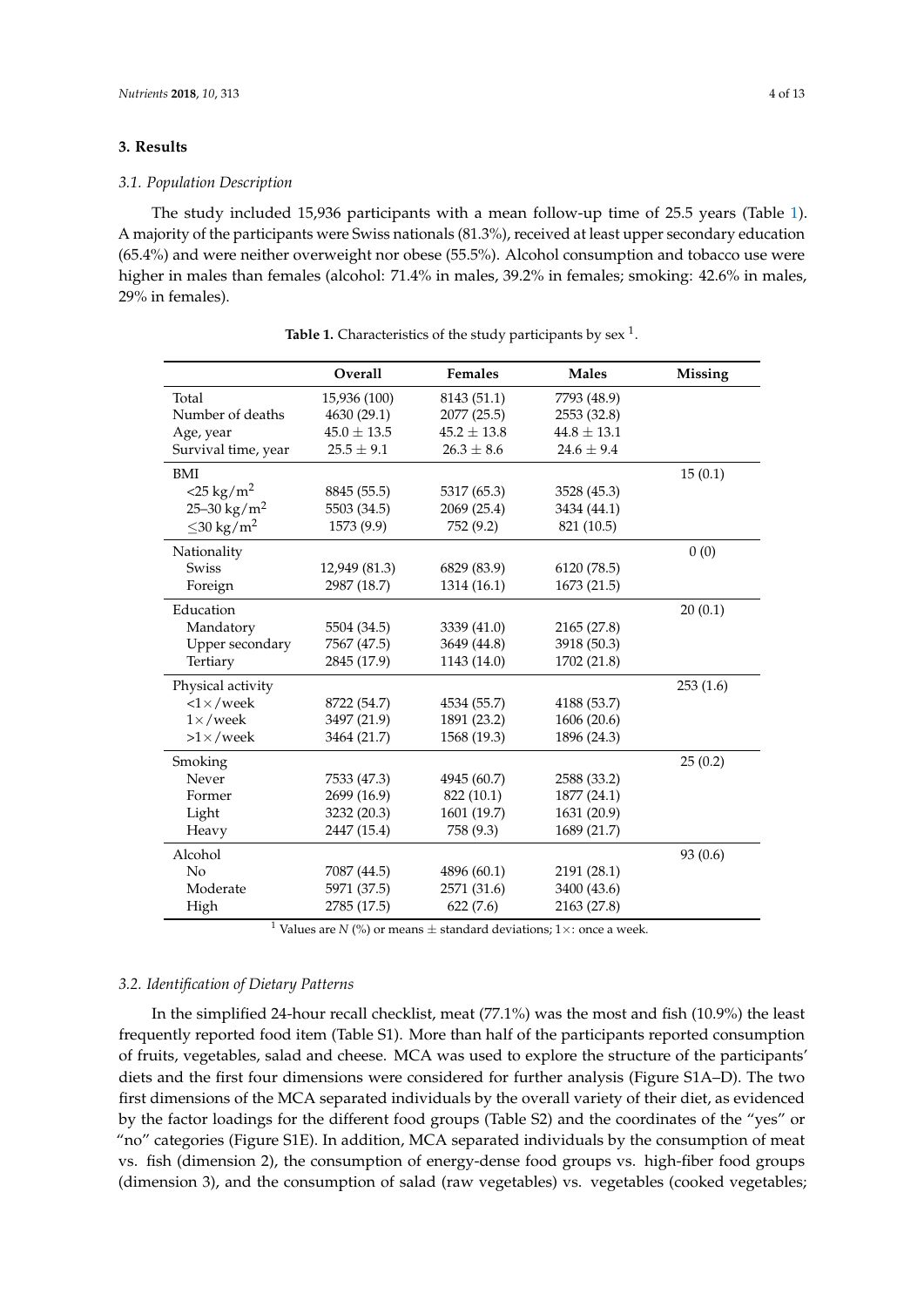Table S2 and Figure S1E,F). Subsequent hierarchical clustering allowed for defining five discrete dietary patterns (Figure S2A–D), described in Figure 1. Two dietary patterns ("Sausage and Vegetables" and "Meat and Salad") were characterized by an overall low dietary variety (Figure 1B). In addition, in these two patterns, individuals eating sausages and cooked vegetables ("Sausage and Vegetables") or meat and salad ("Meat and Salad") were overrepresented (Figure 1A). A third dietary pattern ("Fish") approached the average pattern of the population but was distinctly characterized by the intake of fish and the absence of meat-based products (Figure 1A). Finally, the two last dietary patterns were characterized by a high dietary variety (Figure 1B), but with an emphasis on different food groups: dairy products, eggs, chocolate and dark bread, sausages in the "Traditional" pattern and yogurt, salad, vegetables, fruits, and dark bread in the "High-fiber foods" pattern (Figure 1A). Each cluster grouped between 15.6% (cluster "Fish") and 25.7% (cluster "Meat and Salad") of the individuals included in the sample, indicating that all five dietary patterns were widespread in the studied population (Figure S2E).



**Figure 1.** Dietary patterns of the Swiss Population (1977–1993; *N* = 15,936). (**A**) Percentage of individuals assigned to a dietary pattern who reported the consumption of the food groups. Grey dashed lines represent the percentage of individuals consuming the 12 food groups in the total study sample. Order of the dietary patterns is random and names were given based on food group consumption; (**B**) Average dietary variety (%) in individuals following each dietary pattern. Dietary variety is calculated for each participant as the number of food groups consumed divided by the total number of food groups in the diet checklist (12 food groups). Horizontal dashed line indicates the average dietary variety of the total study population.

#### *3.3. Characterization of the Population Associated to Each Dietary Pattern*

In the two low-variety dietary patterns ("Sausage and Vegetables" and "Meat and Salad"), foreign nationals, males and high BMI individuals as well as unhealthy behaviors (drinking, smoking, low physical activity) were overrepresented whereas higher education (Figure 2A) was underrepresented.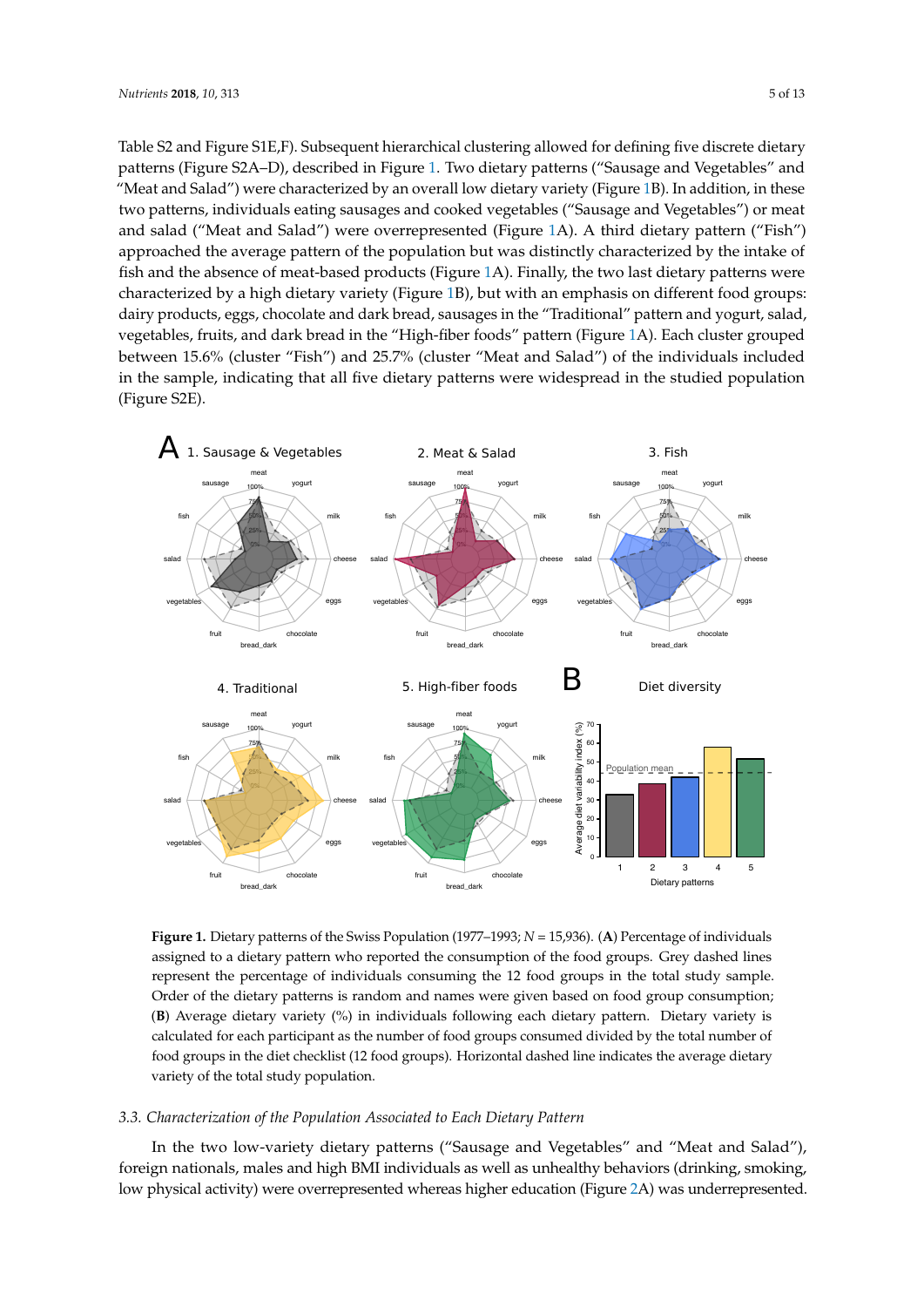Remarkably, the "High-fiber foods" pattern showed the exact opposite profile. Moreover, the "traditional" pattern showed an overrepresentation of Swiss nationals with low BMI, but was not associated with one sex or with healthy behaviors (Figure 2A). Finally, the "Fish" cluster showed an overrepresentation of foreign nationals, females, and of some, but not all healthy behaviors (Figure 2A). Because the plots were constructed to have mortality-reducing factors pointing outwards, radar areas visually confirmed the association between dietary patterns and such factors (Figure 2B).



**Figure 2.** Association between dietary patterns and demographics and lifestyle behaviors (*N* = 15,936). (**A**) v-test statistics between individuals assigned to a dietary pattern and the overall population for the eight covariates included in the study. v-test indicates whether categories of participants are significantly over- (v-test  $> 1.96$ ) or underrepresented (v-test  $<-1.96$ ) in a dietary pattern compared to the overall study population. Grey dashed lines indicate the non-significant range (−1.96; 1.96). For representation purposes, the six categorical covariates were dichotomized (BMI: "low" <  $25 \text{ kg/m}^2$ vs. "high"  $\geq$  25 kg/m<sup>2</sup>; Alcohol: "no" vs. "yes" moderate or high consumption; Smoking: "no" never vs. "yes" former, light or heavy smoker; Physical activity: "low" ≤ once a week vs. "high"  $\ge$  twice a week; Education: "low" mandatory education vs. "high" upper secondary and tertiary education; Nationality: "Swiss" vs "Foreign"); (**B**) Areas of the radar plots shown in A (arbitrary units). Horizontal dashed line indicates the radar area of the total study population (all v-tests = 0).

# *3.4. Association between Dietary Patterns and Mortality*

The "Fish" and the "Traditional" dietary patterns were inversely associated with all-cause mortality (Table 2). Sex-stratified analyses indicated that these associations were only significant in men (hazard ratio (HR) = 0.82, 95% CI (0.71–0.96); 0.81 (0.71–0.93)). Disease-specific mortality showed further sex differences. First, the "Fish" pattern was associated with a reduced cardiovascular mortality in men (HR =  $0.73$  ( $0.55-0.97$ )) but not in women (HR =  $1.24$  ( $0.93-1.65$ )). Conversely, a significant reduction of the risk of dying from cancer was only evident in women following the "High-fiber foods" pattern (HR =  $0.77$  (0.60–0.99)), whereas only trends were detected for men (HR =  $0.92$  (0.74–1.16)).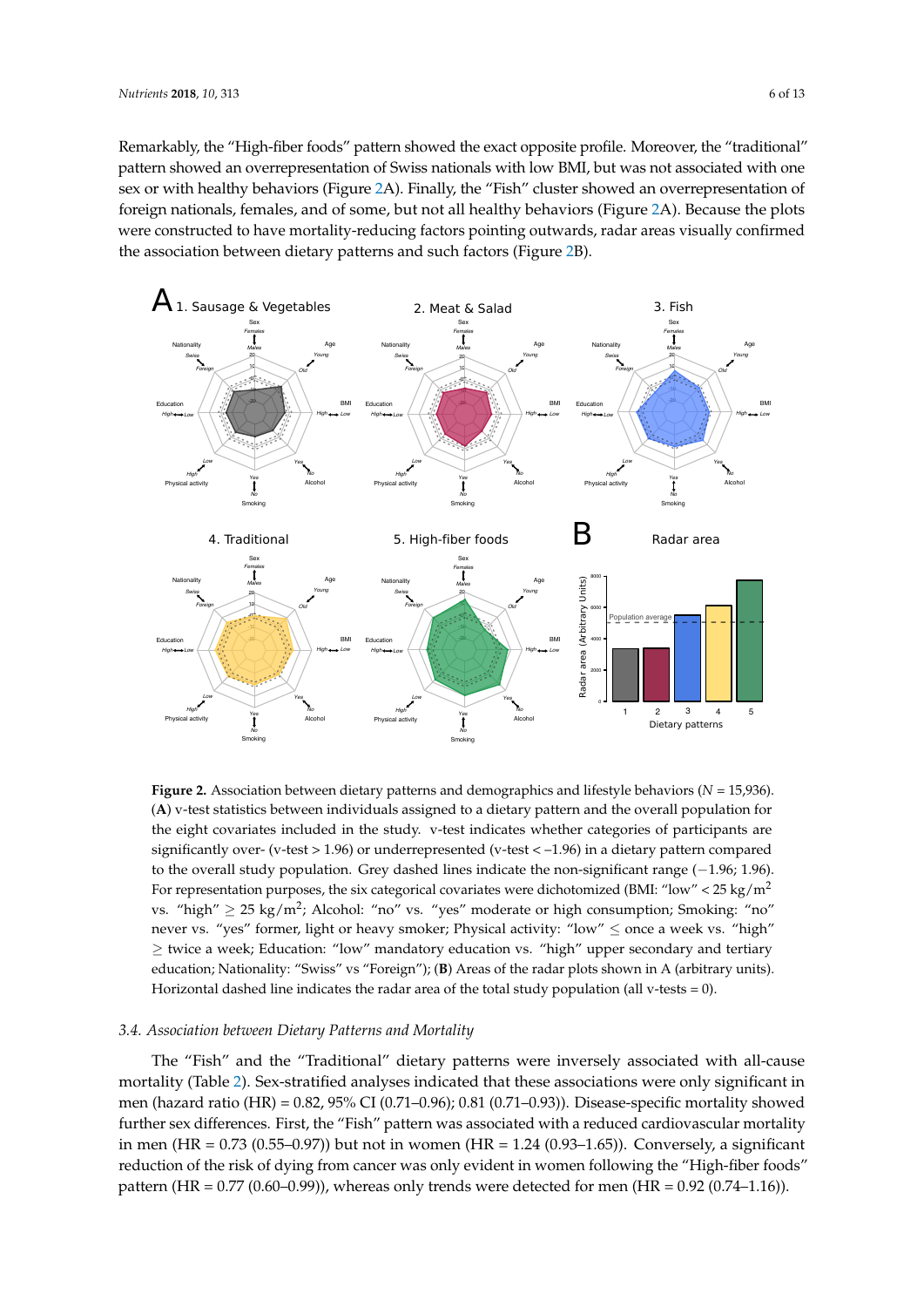|                          | Overall             |                     | Women               |                     | Men                 |                     |  |
|--------------------------|---------------------|---------------------|---------------------|---------------------|---------------------|---------------------|--|
|                          | <b>Basic</b>        | Multivariable       | <b>Basic</b>        | Multivariable       | <b>Basic</b>        | Multivariable       |  |
| <b>ALL CAUSE</b>         |                     |                     |                     |                     |                     |                     |  |
| Number of deaths         |                     | $n = 4264$          |                     | $n = 1947$          |                     | $n = 2317$          |  |
| "Sausage and Vegetables" |                     |                     |                     |                     |                     |                     |  |
| "Meat and Salad"         | $0.92(0.84 - 1.00)$ | $0.94(0.86 - 1.03)$ | $0.90(0.77-1.04)$   | $0.93(0.80-1.08)$   | $0.93(0.82 - 1.04)$ | $0.95(0.85 - 1.07)$ |  |
| "Fish"                   | $0.79(0.71 - 0.88)$ | $0.87(0.78 - 0.97)$ | $0.93(0.79 - 1.09)$ | $0.98(0.83 - 1.15)$ | $0.77(0.67-0.90)$   | $0.82(0.71-0.96)$   |  |
| "Traditional"            | $0.81(0.73 - 0.90)$ | $0.89(0.80 - 0.98)$ | $0.84(0.80-1.10)$   | $1.02(0.87 - 1.19)$ | $0.75(0.65 - 0.85)$ | $0.81(0.71 - 0.93)$ |  |
| "High-fiber foods"       | $0.76(0.69 - 0.83)$ | $0.92(0.84 - 1.02)$ | $0.82$ (0.72-0.95)  | $0.91(0.79 - 1.05)$ | $0.84(0.74 - 0.95)$ | $0.94(0.83 - 1.08)$ |  |
| CARDIOVASCULAR DISEASE   |                     |                     |                     |                     |                     |                     |  |
| Number of deaths         | $n = 1432$          |                     | $n = 662$           |                     | $n = 770$           |                     |  |
| "Sausage and Vegetables" |                     |                     |                     |                     |                     |                     |  |
| "Meat and Salad"         | $1.01(0.86 - 1.19)$ | $1.02(0.87-1.20)$   | $1.05(0.81 - 1.37)$ | $1.07(0.82 - 1.39)$ | $0.97(0.78 - 1.19)$ | $0.98(0.50-1.21)$   |  |
| "Fish"                   | $0.85(0.70-1.03)$   | $0.91(0.75 - 1.11)$ | $1.22(0.92 - 1.63)$ | $1.24(0.93 - 1.65)$ | $0.69(0.52 - 0.91)$ | $0.73(0.55 - 0.97)$ |  |
| "Traditional"            | $0.83(0.69 - 1.00)$ | $0.87(0.73 - 1.04)$ | $1.00(0.75-1.32)$   | $1.06(0.79-1.41)$   | $0.73(0.57-0.93)$   | $0.76(0.59 - 0.98)$ |  |
| "High-fiber foods"       | $0.84(0.71 - 0.99)$ | $0.99(0.85 - 1.18)$ | $0.92(0.72 - 1.18)$ | $0.98(0.76 - 1.26)$ | $0.94(0.75 - 1.17)$ | $1.02(0.81 - 1.28)$ |  |
| <b>CANCER</b>            |                     |                     |                     |                     |                     |                     |  |
| Number of deaths         |                     | $n = 1460$          |                     | $n = 634$           |                     | $n = 826$           |  |
| "Sausage and Vegetables" |                     |                     |                     |                     |                     |                     |  |
| "Meat and Salad"         | $0.91(0.78 - 1.06)$ | $0.95(0.82 - 1.11)$ | $0.83(0.65 - 1.07)$ | $0.88(0.68 - 1.12)$ | $0.96(0.80-1.17)$   | $0.95(0.82 - 1.20)$ |  |
| "Fish"                   | $0.72(0.60 - 0.86)$ | $0.82(0.68 - 0.99)$ | $0.71(0.54 - 0.94)$ | $0.77(0.58 - 1.02)$ | $0.80(0.63 - 1.03)$ | $0.87(0.68 - 1.12)$ |  |
| "Traditional"            | $0.83(0.70-0.98)$   | $0.93(0.79 - 1.10)$ | $0.95(0.74 - 1.23)$ | $1.04(0.81 - 1.35)$ | $0.77(0.62 - 0.97)$ | $0.86(0.69-1.08)$   |  |
| "High-fiber foods"       | $0.68(0.58 - 0.80)$ | $0.85(0.72 - 1.00)$ | $0.69(0.54 - 0.88)$ | $0.77(0.60 - 0.99)$ | $0.79(0.63 - 0.98)$ | $0.92(0.74 - 1.16)$ |  |
| <b>OTHER CAUSES</b>      |                     |                     |                     |                     |                     |                     |  |
| Number of deaths         | $n = 1372$          |                     | $n = 651$           |                     | $n = 721$           |                     |  |
| "Sausage and Vegetables" |                     |                     |                     |                     |                     |                     |  |
| "Meat and Salad"         | $0.83(0.71 - 0.98)$ | $0.86(0.73 - 1.01)$ | $0.83(0.64 - 1.09)$ | $0.86(0.66 - 1.13)$ | $0.96(0.80-1.17)$   | $0.99(0.82 - 1.20)$ |  |
| "Fish"                   | $0.81(0.67 - 0.97)$ | $0.89(0.73 - 1.08)$ | $0.94(0.71 - 1.26)$ | $0.99(0.74 - 1.32)$ | $0.80(0.63 - 1.08)$ | $0.87(0.68 - 1.12)$ |  |
| "Traditional"            | $0.79(0.66 - 0.94)$ | $0.86(0.72 - 1.03)$ | $0.87(0.67 - 1.15)$ | $0.95(0.72 - 1.25)$ | $0.77(0.62 - 0.97)$ | $0.86(0.69-1.08)$   |  |
| "High-fiber foods"       | $0.77(0.65 - 0.90)$ | $0.93(0.79 - 1.10)$ | $0.88(0.69-1.12)$   | $0.99(0.77 - 1.26)$ | $0.79(0.63 - 0.98)$ | $0.92(0.74 - 1.16)$ |  |

**Table 2.** Association between dietary patterns and all-cause or disease-specific mortality  $^1$ .

 $^1$  Values are hazard ratios (and 95% confidence intervals). An additional category was created for missing information on covariates so that the whole sample was available for Cox regression. Hazard ratios significantly different to 1 appear in bold. Cox regression models were adjusted for potential confounders in a sequential manner; basic model: study (MONICA wave 1–3; NRP1A); multivariable model: study, BMI, nationality, education, smoking status, alcohol consumption and physical activity.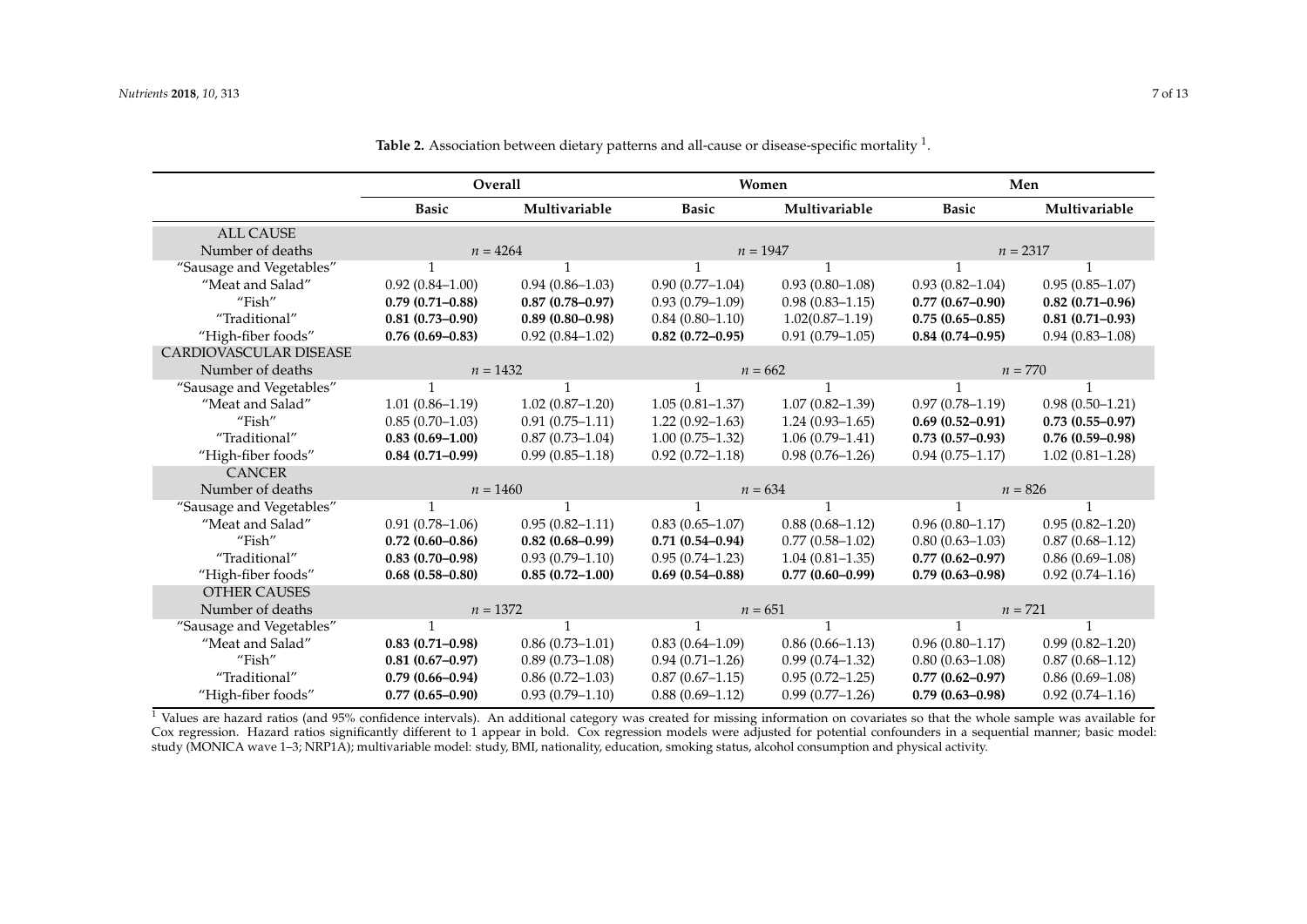Based on these results, we estimated the PAFs (Table S3) and RAPs (Table S4) of exposure to the two low-variety dietary patterns "Sausage and Vegetables" and "Meat and Salad". The fraction of deaths attributable to low-variety dietary patterns was 3.26% (95% CI (0.46%, 6.09%)) and exposure to a low-variety dietary pattern resulted in a 0.70 year (95% CI (0.64 year, 0.75 year)) advancement in all-cause mortality rates. Cancer mortality showed the highest PAF (5.07% (0.31%, 9.86%)) and RAP (1.60 year (1.49 year, 1.69 year)). In addition, PAFs and RAPs were systematically larger in men than women, for all-cause and disease-specific mortality.

# **4. Discussion**

Using MCA and hierarchical clustering, we identified five dietary patterns in the population of Switzerland (1977–1993) and examined their associations with demographics, behaviors and mortality. In contrast to individuals consuming a low-variety dietary pattern, individuals consuming a "Fish", "Traditional" or "High-fiber foods" pattern displayed more healthy behaviors (no smoking, no drinking, high physical activity). In addition, consumption of one of these three patterns was associated with a reduced all-cause and/or disease-specific mortality.

In our study, we observed both often-reported and more specific types of dietary patterns. The two low-variety patterns ("Sausage and Vegetables" and "Meat and Salad") can be compared to patterns classically labeled as "monotonous", "conservative" or "low diversity". Although those patterns were detected also in vegetarian groups [23], they were here characterized by the consumption of processed or unprocessed meat. Other frequently reported patterns are the "healthy", "health conscious" or "prudent" patterns [24–27], which are best in line with our "High-fiber foods" pattern. "Fish" patterns were also reported in the literature, either as a main diet feature [28] or as feature of "healthy" patterns [29]. Interestingly, the pattern we named "Traditional" displayed features of a typical Swiss diet (i.e., high consumption of milk, dairy products, and chocolate [3]), but was also characterized by certain elements found in "Western" patterns [24,25,27] (i.e., high consumption of energy-dense products and processed meat). Being essentially found in young Swiss nationals, this pattern may therefore indicate a hybrid diet that integrates both the classic Swiss culinary traditions with more modern "Western" consumption habits.

Furthermore, our data confirm previous results indicating that "healthy" patterns are more frequently followed by women with low BMI, high education and high physical activity level [23,28], whereas "monotonous" dietary patterns show the opposite profile. Similarly, our results for the "Fish" pattern partially confirm previous evidence showing that fish consumers have on average a healthier lifestyle than non-consumers [30,31]. More generally, our results highlight that dietary patterns remarkably cluster with other protective or risk factors and confirm that health behaviors are interrelated [32].

Consistent with meta-analysis [33] and large European cohort studies [34,35], we found significant associations between dietary patterns that are similar to a prudent diet ("High-fiber foods" pattern) or a Mediterranean diet ("Fish" pattern) and a reduced all-cause, cardiovascular or cancer mortality. Interestingly, all patterns characterized by a high dietary variety were associated with a reduced mortality. This result corroborates the concept that dietary variety can be considered a hallmark of healthy diets: a priori-defined scores, such as the Healthy Eating Index, also incorporate dietary variety as a component of diet evaluation [19] and dietary variety was repeatedly linked with nutrient adequacy [36–38]. In addition, although the nutrient composition of the dietary patterns could not be calculated in this study, it appears plausible that certain nutrients may have mediated the effects of dietary patterns on mortality. For example, it is likely that participants following the "Fish" pattern had higher intake of omega-3 fatty acids, which were linked with reduced cardiovascular [39] and cancer [40] risks. Similarly, in the "High-fiber foods" pattern, a high intake of dietary fibers plausibly mediates the association between this dietary pattern and a reduced cancer mortality [41].

Furthermore, sex differences were evident in the association between dietary patterns and mortality. Recently, a study in Japanese adults also indicated that the association between diet and all-cause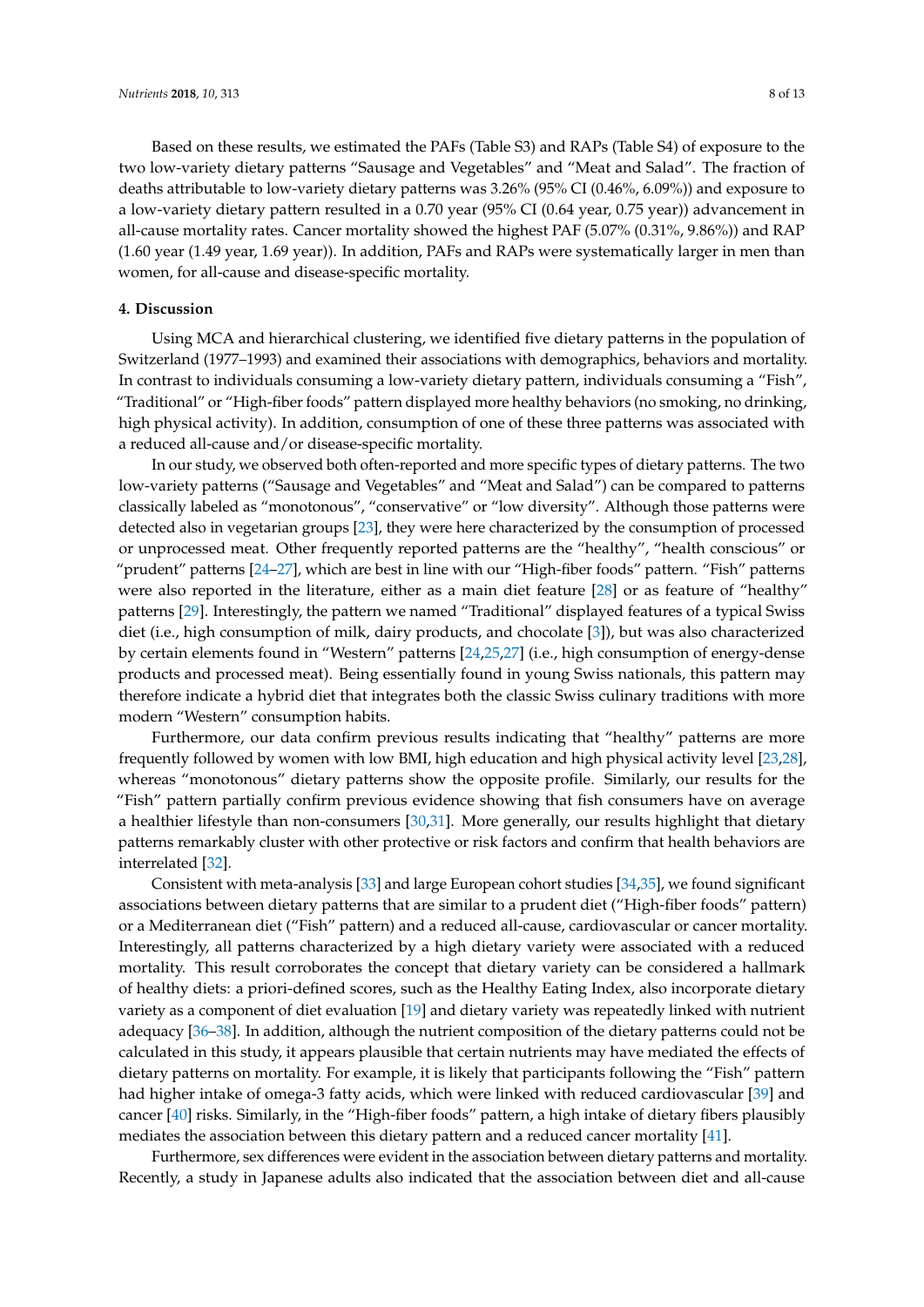mortality, as well as cardiovascular mortality, was more evident in men [6]. Interestingly, the "High-fiber foods" pattern showed reduced cancer mortality in women only. Possible explanations include the fact that men and women are susceptible to different cancer types. Therefore, it is possible that our findings reflect the different susceptibility of cancer types to nutritional influences (see continuous update matrix of the World Cancer Research Fund International for summary [41]). On another note, effects of dietary patterns on cancer mortality in men were strongly diminished after adjustment for other lifestyle factors. Thus, it is possible that these other factors contribute more to cancer mortality in men than women, finally reducing nutritional influences [42]. Overall, our data further suggests that the association between diets and mortality should account for potential interaction between sex and other disease risk factors.

Our study has strengths and limitations. First, our study includes a large and nationwide representative sample. Moreover, the mortality follow-up obtained by the SNC is longer than in most studies and allows for a long-term monitoring of dietary influences and high regression power. Only a limited number of covariates, however, were available for this study: therefore, the possibility of residual confounding cannot be excluded. Our dietary patterns are based on a single 24-h recall, which is adequate for surveying intake in a large group but does not necessarily reflect an individual's habitual diet. In addition, dietary assessment was done once at baseline and it is possible that dietary habits changed during follow-up. Therefore, conclusions on the association between diet and mortality should be interpreted bearing these limitations in mind. In addition, diets were recorded using a 24-h recall checklist (i.e., as binary intakes) rather than a classic 24-h recall (i.e., continuous intakes in grams). Therefore, we used MCA (applicable on categorical variables) rather than the most commonly used principal component analysis to study dietary patterns (see [4,43] for review). When compared, however, both methods led to meaningful and similar dietary patterns [44], suggesting that binary intakes can be interpreted as general food preferences [44]. Nevertheless, a qualitative dietary assessment does neither allow for inferring nutrient intake nor for assessing the nutrients potentially mediating the association between dietary patterns and disease. Also, the dietary assessment conducted in NRP1A and MONICA studies grouped foods in broad categories, which prevented us from analyzing food groups that may have been more relevant from a diet-disease association perspective (i.e., meat types). Like a few others [28,45,46], we used a two-step strategy in the identification of dietary patterns, following up MCA with hierarchical clustering. This strategy allows first for removal of the non-interpretable variation ("noise") in diets and second for the establishment of discrete meaningful dietary patterns on the remaining interpretable variation [28]. Therefore, supplementary dietary patterns might have been eliminated during the pre-processing with MCA, but these patterns would not be clearly supported by the data and would be difficult to interpret. Finally, we acknowledge that both principal components and clustering methods are partially based on arbitrary analytic decisions (number of dimensions or clusters to retain, for example [18]) and may show limited stability [47,48] or reproducibility [29,49–51]

# **5. Conclusions**

In conclusion, our study leverages multiple exploratory methods to study dietary patterns and their associations with demographics, healthy behaviors and mortality. Dietary patterns and other healthy behaviors were interrelated, suggesting that integrative public health measures may synergistically reduce disease risk. Our data also suggest that, beyond dietary patterns, broadening the dietary choices, within the framework of personal food preferences, could be one simple way to improve the quality of the diets and reduce the burden of chronic diseases.

**Supplementary Materials:** The following are available online at [www.mdpi.com/2072-6643/10/3/313/s1,](www.mdpi.com/2072-6643/10/3/313/s1) Figure S1: A. Scree plot of the first 12 principal components of the multiple correspondence analysis. B. Percentage of variance (i.e., inertia) and cumulative percentage of variance explained by the first 12 principal components of the multiple correspondence analysis. C. Projection of the individuals (i.e., study participants) in the first 2 principal components and D. in the third and fourth principal components of the multiple correspondence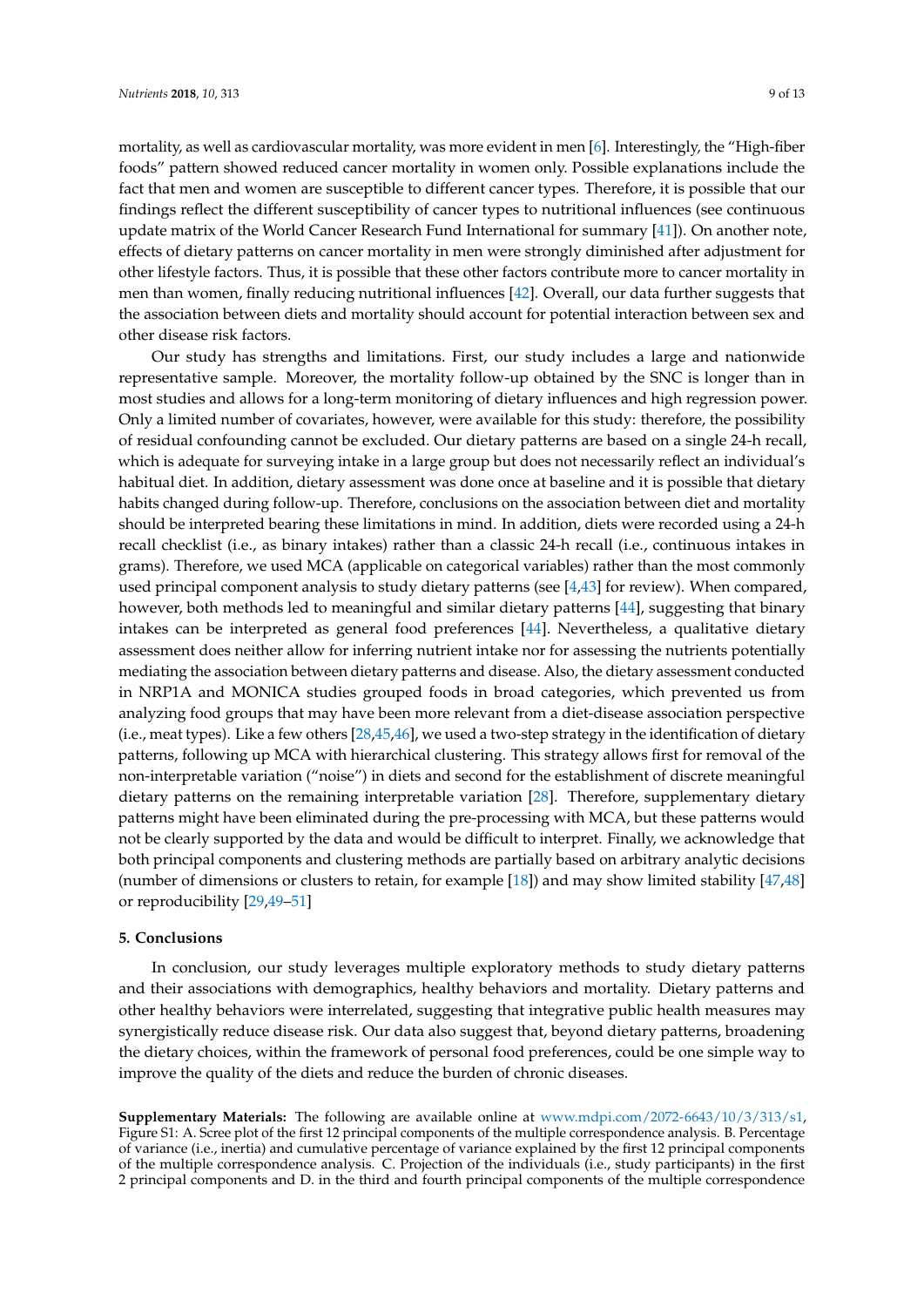analysis. E. Projection of the food group yes/no categories in the first 2 principal components and F. in the third and fourth principal components of the multiple correspondence analysis. Figure S2: A. Hierarchical tree obtained by hierarchical clustering on the first 4 principal components of the multiple correspondence analysis. B. Changes in between-inertia between partitions containing *n* or *n* + 1 clusters. C. Projection of the clustered individuals (i.e., study participants) in the first 2 principal components and D. in the third and fourth principal components of the multiple correspondence analysis. E. Number (*N*) and percentage (%) of study participants assigned to the five dietary patterns. Table S1: Consumption of the 12 food groups among the study participants (number and percentage). Table S2: Factor loadings of the first four dimensions of the multiple correspondence analysis. Table S3: Population Attributable Fractions: fractions of all-cause and disease-specific mortality attributable to low-variety dietary patterns, Table S4: Rate of Advancement Periods: years of advancement in mortality rates due to low-variety dietary patterns.

**Acknowledgments:** This study was funded by the Swiss National Science Foundation (National Research Program 69 "Healthy and sustainable diets") in the context of the project "Innovations for a future-oriented consumption and animal production NOVANIMAL" (grant 406940-166764). The Swiss National Cohort was supported by the Swiss National Science Foundation (grants 3347CO-108806, 33CS30\_134273 and 33CS30\_148415). We thank all members of the NOVANIMAL project for their inputs during the study and the Swiss National Science Foundation for the support of the National Research Program 69 "Healthy and Sustainable Diets". We thank the Swiss Federal Statistical Office for providing mortality and census data and for the support, which made the Swiss National Cohort (SNC) and this study possible. The members of the Swiss National Cohort Study Group are Matthias Egger (Chairman of the Executive Board), Adrian Spoerri and Marcel Zwahlen (Bern), Milo Puhan (Chairman of the Scientific Board), Matthias Bopp (Zurich), Nino Künzli (Basel), Michel Oris (Geneva) and Murielle Bochud (Lausanne). We thank Tina Lohse for her help during the project.

**Author Contributions:** J.-P.K. analyzed data and wrote the manuscript. S.C. analyzed data. G.P. edited the manuscript. S.R. and D.F. designed research, edited and reviewed the manuscript and had primary responsibility for final content. The SNC provided essential materials.

**Conflicts of Interest:** The authors declare no conflict of interest.

### **References**

- 1. Moeller, S.M.; Reedy, J.; Millen, A.E.; Dixon, L.B.; Newby, P.K.; Tucker, K.L.; Krebs-Smith, S.M.; Guenther, P.M. Dietary Patterns: Challenges and Opportunities in Dietary Patterns Research. *J. Am. Diet. Assoc.* **2007**, *107*, 1233–1239. [\[CrossRef\]](http://dx.doi.org/10.1016/j.jada.2007.03.014) [\[PubMed\]](http://www.ncbi.nlm.nih.gov/pubmed/17604756)
- 2. Trichopoulou, A.; Costacou, T.; Bamia, C.; Trichopoulos, D. Adherence to a Mediterranean diet and survival in a Greek population. *N. Engl. J. Med.* **2003**, *348*, 2599–2608. [\[CrossRef\]](http://dx.doi.org/10.1056/NEJMoa025039) [\[PubMed\]](http://www.ncbi.nlm.nih.gov/pubmed/12826634)
- 3. Vormund, K.; Braun, J.; Rohrmann, S.; Bopp, M.; Ballmer, P.; Faeh, D. Mediterranean diet and mortality in Switzerland: An alpine paradox? *Eur. J. Nutr.* **2015**, *54*, 139–148. [\[CrossRef\]](http://dx.doi.org/10.1007/s00394-014-0695-y) [\[PubMed\]](http://www.ncbi.nlm.nih.gov/pubmed/24710740)
- 4. Ocké, M.C. Evaluation of methodologies for assessing the overall diet: Dietary quality scores and dietary pattern analysis. *Proc. Nutr. Soc.* **2013**, *72*, 191–199. [\[CrossRef\]](http://dx.doi.org/10.1017/S0029665113000013) [\[PubMed\]](http://www.ncbi.nlm.nih.gov/pubmed/23360896)
- 5. Atkins, J.L.; Whincup, P.H.; Morris, R.W.; Lennon, L.T.; Papacosta, O.; Wannamethee, S.G. Dietary patterns and the risk of CVD and all-cause mortality in older British men. *Br. J. Nutr.* **2016**, *116*, 1246–1255. [\[CrossRef\]](http://dx.doi.org/10.1017/S0007114516003147) [\[PubMed\]](http://www.ncbi.nlm.nih.gov/pubmed/27620002)
- 6. Nanri, A.; Mizoue, T.; Shimazu, T.; Ishihara, J.; Takachi, R.; Noda, M.; Iso, H.; Sasazuki, S.; Sawada, N.; Tsugane, S.; Japan Public Health Center-Based Prospective Study Group. Dietary patterns and all-cause, cancer, and cardiovascular disease mortality in Japanese men and women: The Japan public health center-based prospective study. *PLoS ONE* **2017**, *12*, e0174848. [\[CrossRef\]](http://dx.doi.org/10.1371/journal.pone.0174848) [\[PubMed\]](http://www.ncbi.nlm.nih.gov/pubmed/28445513)
- 7. Martinez-Gonzalez, M.A.; Zazpe, I.; Razquin, C.; Sanchez-Tainta, A.; Corella, D.; Salas-Salvado, J.; Toledo, E.; Ros, E.; Muñoz, M.Á.; Recondo, J.; et al. Empirically-derived food patterns and the risk of total mortality and cardiovascular events in the PREDIMED study. *Clin. Nutr.* **2015**, *34*, 859–867. [\[CrossRef\]](http://dx.doi.org/10.1016/j.clnu.2014.09.006) [\[PubMed\]](http://www.ncbi.nlm.nih.gov/pubmed/25304294)
- 8. Böthig, S. WHO MONICA Project: Objectives and design. *Int. J. Epidemiol.* **1989**, *18*, S29–S37. [\[CrossRef\]](http://dx.doi.org/10.1093/ije/18.supplement_1.s29) [\[PubMed\]](http://www.ncbi.nlm.nih.gov/pubmed/2807705)
- 9. Gutzwiller, F.; Nater, B.; Martin, J. Community-based primary prevention of cardiovascular disease in Switzerland: Methods and results of the National Research Program (NRP 1A). *Prev. Med.* **1985**, *14*, 482–491. [\[CrossRef\]](http://dx.doi.org/10.1016/0091-7435(85)90008-8)
- 10. Bopp, M.; Spoerri, A.; Zwahlen, M.; Gutzwiller, F.; Paccaud, F.; Braun-Fahrländer, C.; Rougemont, A.; Egger, M. Cohort Profile: The Swiss National Cohort-a longitudinal study of 6.8 million people. *Int. J. Epidemol.* **2009**, *38*, 379–384. [\[CrossRef\]](http://dx.doi.org/10.1093/ije/dyn042) [\[PubMed\]](http://www.ncbi.nlm.nih.gov/pubmed/18326512)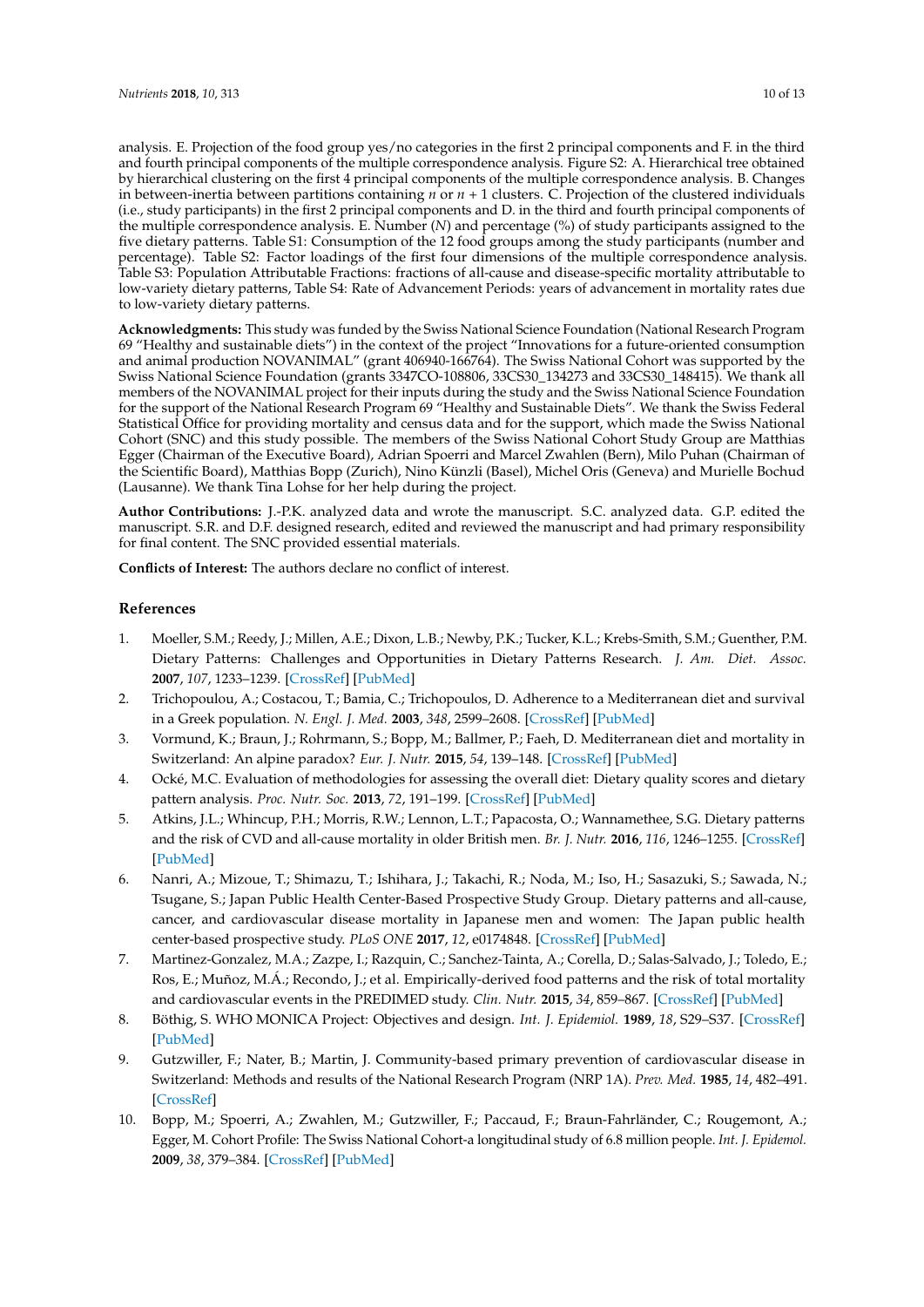- 11. Bochud, M.; Chatelan, A.; Blanco, J.-M.; Beer-Borst, S.; Federal Office of Public Health and the Food Safety and Veterinary Office. Anthropometric Characteristics and Indicators of Eating and Physical Activity Behaviors in the Swiss Adult Population. Available online: [https://www.blv.admin.ch/blv/de/home/lebensmittel-und](https://www.blv.admin.ch/blv/de/home/lebensmittel-und-ernaehrung/ernaehrung/menuch/menu-ch-ergebnisse-essverhalten.html)[ernaehrung/ernaehrung/menuch/menu-ch-ergebnisse-essverhalten.html](https://www.blv.admin.ch/blv/de/home/lebensmittel-und-ernaehrung/ernaehrung/menuch/menu-ch-ergebnisse-essverhalten.html) (accessed on 27 July 2017).
- 12. Bopp, M.; Braun, J.; Faeh, D.; Gutzwiller, F. Establishing a follow-up of the Swiss MONICA participants (1984–1993): Record linkage with census and mortality data. *BMC Public Health* **2010**, *10*, 562. [\[CrossRef\]](http://dx.doi.org/10.1186/1471-2458-10-562) [\[PubMed\]](http://www.ncbi.nlm.nih.gov/pubmed/20858236)
- 13. Bopp, M.; Braun, J.; Gutzwiller, F.; Faeh, D.; Swiss National Cohort Study Group. Health Risk or Resource? Gradual and Independent Association between Self-Rated Health and Mortality Persists Over 30 Years. *PLoS ONE* **2012**, *7*, e30795. [\[CrossRef\]](http://dx.doi.org/10.1371/journal.pone.0030795) [\[PubMed\]](http://www.ncbi.nlm.nih.gov/pubmed/22347405)
- 14. Greenacre, M.; Blasius, J. *Multiple Correspondence Analysis and Related Methods*, 1st ed.; Chapman & Hall/CRC Statistics in the Social and Behavioral Sciences; CRC Press: Boca Raton, FL, USA, 2006; ISBN 9781584886280.
- 15. Tenenhaus, M.; Young, F.W. An analysis and synthesis of multiple correspondence analysis, optimal scaling, dual scaling, homogeneity analysis and other methods for quantifying categorical multivariate data. *Psychometrika* **1985**, *50*, 91–119. [\[CrossRef\]](http://dx.doi.org/10.1007/BF02294151)
- 16. Greenacre, M.J. Interpreting multiple correspondence analysis. *Appl. Stoch. Models Data Anal.* **1991**, *7*, 195–210. [\[CrossRef\]](http://dx.doi.org/10.1002/asm.3150070208)
- 17. Ward, J.H. Hierarchical Grouping to Optimize an Objective Function. *J. Am. Stat. Assoc.* **1963**, *58*, 236–244. [\[CrossRef\]](http://dx.doi.org/10.1080/01621459.1963.10500845)
- 18. Fransen, H.P.; May, A.M.; Stricker, M.D.; Boer, J.M.A.; Hennig, C.; Rosseel, Y.; Ocké, M.C.; Peeters, P.H.M.; Beulens, J.W.J. A posteriori dietary patterns: How many patterns to retain? *J. Nutr.* **2014**, *144*, 1274–1282. [\[CrossRef\]](http://dx.doi.org/10.3945/jn.113.188680) [\[PubMed\]](http://www.ncbi.nlm.nih.gov/pubmed/24872222)
- 19. Kennedy, E.T.; Ohls, J.; Carlson, S.; Fleming, K. The Healthy Eating Index: Design and Applications. *J. Am. Diet. Assoc.* **1995**, *95*, 1103–1108. [\[CrossRef\]](http://dx.doi.org/10.1016/S0002-8223(95)00300-2)
- 20. Husson, F.; Lê, S.; Pagès, J. *Exploratory Multivariate Analysis by Example Using R*, 2nd ed.; Chapman & Hall/CRC Computer Science & Data Analysis; CRC Press: Boca Raton, FL, USA, 2017; ISBN 9781138196346.
- 21. Brenner, H.; Gefeller, O.; Greenland, S. Risk and rate advancement periods as measures of exposure impact on the occurrence of chronic diseases. *Epidemiology* **1993**, *4*, 229–236. [\[CrossRef\]](http://dx.doi.org/10.1097/00001648-199305000-00006) [\[PubMed\]](http://www.ncbi.nlm.nih.gov/pubmed/8512987)
- 22. Lê, S.; Josse, J.; Husson, F. FactoMineR: An R Package for Multivariate Analysis. *J. Stat. Softw.* **2008**, *25*. [\[CrossRef\]](http://dx.doi.org/10.18637/jss.v025.i01)
- 23. Greenwood, D.C.; Cade, J.E.; Draper, A. Seven unique food consumption patterns identifed among women in the UK Women's Cohort Study. *Eur. J. Clin. Nutr.* **2000**, *54*, 314–320. [\[CrossRef\]](http://dx.doi.org/10.1038/sj.ejcn.1600941) [\[PubMed\]](http://www.ncbi.nlm.nih.gov/pubmed/10745282)
- 24. Slattery, M.L.; Boucher, K.M.; Caan, B.J.; Potter, J.D.; Ma, K.N. Eating patterns and risk of colon cancer. *Am. J. Epidemiol.* **1998**, *148*, 4–16. [\[CrossRef\]](http://dx.doi.org/10.1093/aje/148.1.4-a) [\[PubMed\]](http://www.ncbi.nlm.nih.gov/pubmed/9663397)
- 25. Fung, T.; Hu, F.B.; Fuchs, C.; Giovannucci, E.; Hunter, D.J.; Stampfer, M.J.; Colditz, G.A.; Willett, W.C. Major dietary patterns and the risk of colorectal cancer in women. *Arch. Intern. Med.* **2003**, *163*, 309–314. [\[CrossRef\]](http://dx.doi.org/10.1001/archinte.163.3.309) [\[PubMed\]](http://www.ncbi.nlm.nih.gov/pubmed/12578511)
- 26. Pryer, J.A.; Nichols, R.; Elliott, P.; Thakrar, B.; Brunner, E.; Marmot, M. Dietary patterns among a national random sample of British adults. *J. Epidemiol. Community Health* **2001**, *55*, 29–37. [\[CrossRef\]](http://dx.doi.org/10.1136/jech.55.1.29) [\[PubMed\]](http://www.ncbi.nlm.nih.gov/pubmed/11112948)
- 27. Terry, P.; Hu, F.B.; Hansen, H.; Wolk, A. Prospective study of major dietary patterns and colorectal cancer risk in women. *Am. J. Epidemiol.* **2001**, *154*, 1143–1149. [\[CrossRef\]](http://dx.doi.org/10.1093/aje/154.12.1143) [\[PubMed\]](http://www.ncbi.nlm.nih.gov/pubmed/11744520)
- 28. Engeset, D.; Alsaker, E.; Ciampi, A.; Lund, E. Dietary patterns and lifestyle factors in the Norwegian EPIC cohort: The Norwegian Women and Cancer (NOWAC) study. *Eur. J. Clin. Nutr.* **2005**, *59*, 675–684. [\[CrossRef\]](http://dx.doi.org/10.1038/sj.ejcn.1602129) [\[PubMed\]](http://www.ncbi.nlm.nih.gov/pubmed/15785773)
- 29. Hu, F.B.; Rimm, E.; Smith-Warner, S.A.; Feskanich, D.; Stampfer, M.J.; Ascherio, A.; Sampson, L.; Willett, W.C. Reproducibility and validity of dietary patterns assessed with a food-frequency questionnaire. *Am. J. Clin. Nutr.* **1999**, *69*, 243–249. [\[CrossRef\]](http://dx.doi.org/10.1093/ajcn/69.2.243) [\[PubMed\]](http://www.ncbi.nlm.nih.gov/pubmed/9989687)
- 30. Hu, F.B.; Bronner, L.; Willett, W.C.; Stampfer, M.J.; Rexrode, K.M.; Albert, C.M.; Hunter, D.; Manson, J.E. Fish and omega-3 fatty acid intake and risk of coronary heart disease in women. *JAMA* **2002**, *287*, 1815–1821. [\[CrossRef\]](http://dx.doi.org/10.1001/jama.287.14.1815) [\[PubMed\]](http://www.ncbi.nlm.nih.gov/pubmed/11939867)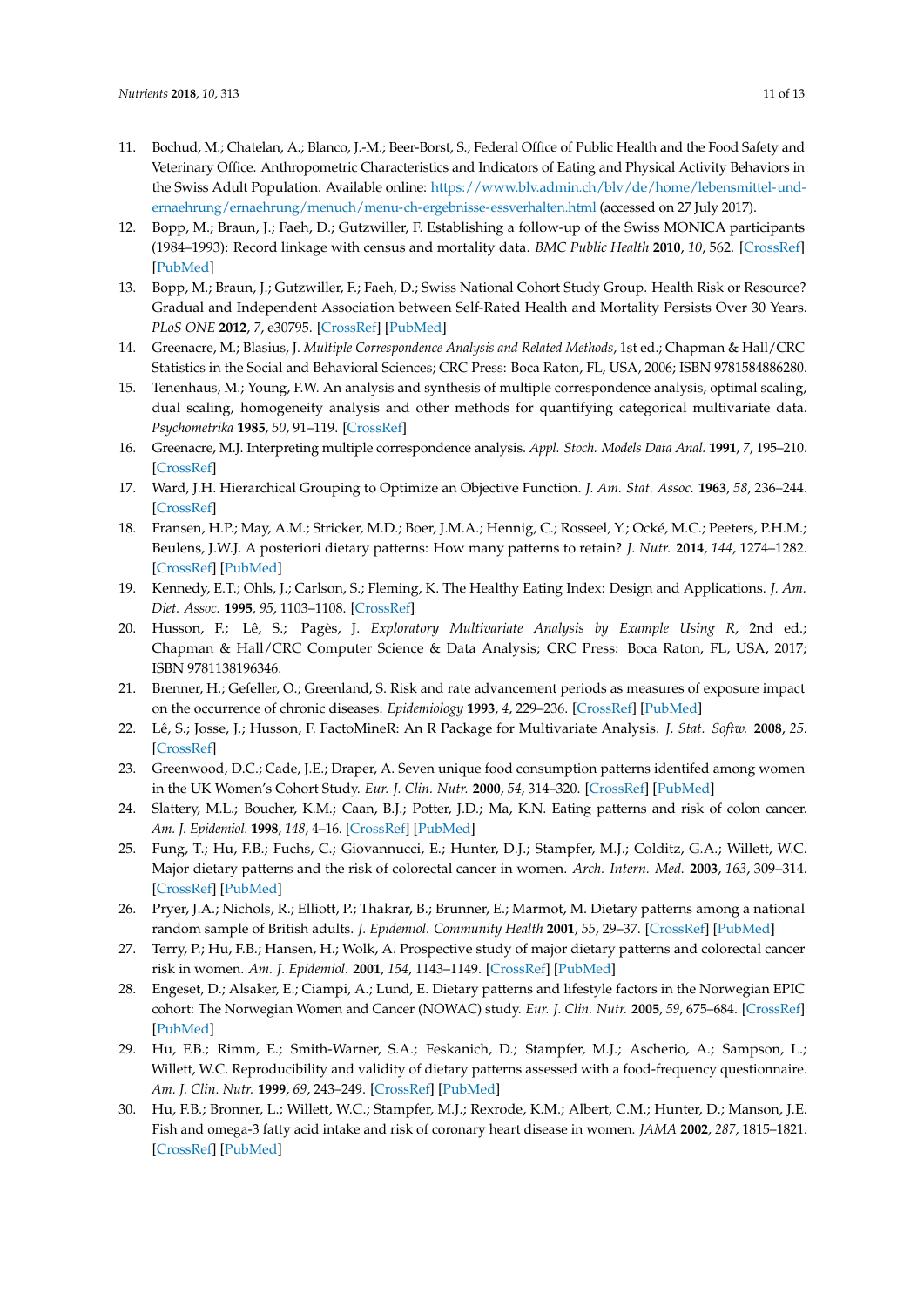- 31. Oomen, C.M.; Feskens, E.J.; Räsänen, L.; Fidanza, F.; Nissinen, A.M.; Menotti, A.; Kok, F.J.; Kromhout, D. Fish consumption and coronary heart disease mortality in Finland, Italy, and The Netherlands. *Am. J. Epidemiol.* **2000**, *151*, 999–1006. [\[CrossRef\]](http://dx.doi.org/10.1093/oxfordjournals.aje.a010144) [\[PubMed\]](http://www.ncbi.nlm.nih.gov/pubmed/10853639)
- 32. Lippke, S.; Nigg, C.R.; Maddock, J.E. Health-promoting and health-risk behaviors: Theory-driven analyses of multiple health behavior change in three international samples. *Int J. Behav. Med.* **2012**, *19*, 1–13. [\[CrossRef\]](http://dx.doi.org/10.1007/s12529-010-9135-4) [\[PubMed\]](http://www.ncbi.nlm.nih.gov/pubmed/21234735)
- 33. Li, F.; Hou, L.N.; Chen, W.; Chen, P.L.; Lei, C.Y.; Wei, Q.; Tan, W.L.; Zheng, S.B. Associations of dietary patterns with the risk of all-cause, CVD and stroke mortality: A meta-analysis of prospective cohort studies. *Br. J. Nutr.* **2015**, *113*, 16–24. [\[CrossRef\]](http://dx.doi.org/10.1017/S000711451400289X) [\[PubMed\]](http://www.ncbi.nlm.nih.gov/pubmed/25430485)
- 34. Couto, E.; Boffetta, P.; Lagiou, P.; Ferrari, P.; Buckland, G.; Overvad, K.; Dahm, C.C.; Tjønneland, A.; Olsen, A.; Clavel-Chapelon, F.; et al. Mediterranean dietary pattern and cancer risk in the EPIC cohort. *Br. J. Cancer* **2011**, *104*, 1493–1499. [\[CrossRef\]](http://dx.doi.org/10.1038/bjc.2011.106) [\[PubMed\]](http://www.ncbi.nlm.nih.gov/pubmed/21468044)
- 35. Zazpe, I.; Sanchez-Tainta, A.; Toledo, E.; Sanchez-Villegas, A.; Martinez-Gonzalez, M.A. Dietary patterns and total mortality in a Mediterranean cohort: The SUN project. *J. Acad. Nutr. Diet.* **2014**, *114*, 37–47. [\[CrossRef\]](http://dx.doi.org/10.1016/j.jand.2013.07.024) [\[PubMed\]](http://www.ncbi.nlm.nih.gov/pubmed/24095621)
- 36. Murphy, S.P.; Foote, J.A.; Wilkens, L.R.; Basiotis, P.P.; Carlson, A.; White, K.K.L.; Yonemori, K.M. Simple measures of dietary variety are associated with improved dietary quality. *J. Am. Diet. Assoc.* **2006**, *106*, 425–429. [\[CrossRef\]](http://dx.doi.org/10.1016/j.jada.2005.12.003) [\[PubMed\]](http://www.ncbi.nlm.nih.gov/pubmed/16503233)
- 37. Krebs-Smith, S.M.; Smiciklas-Wright, H.; Guthrie, H.A.; Krebs-Smith, J. The effects of variety in food choices on dietary quality. *J. Am. Diet. Assoc.* **1987**, *87*, 897–903. [\[PubMed\]](http://www.ncbi.nlm.nih.gov/pubmed/3598038)
- 38. Foote, J.A.; Murphy, S.P.; Wilkens, L.R.; Basiotis, P.P.; Carlson, A. Dietary variety increases the probability of nutrient adequacy among adults. *J. Nutr.* **2004**, *134*, 1779–1785. [\[CrossRef\]](http://dx.doi.org/10.1093/jn/134.7.1779) [\[PubMed\]](http://www.ncbi.nlm.nih.gov/pubmed/15226469)
- 39. Psota, T.L.; Gebauer, S.K.; Kris-Etherton, P. Dietary omega-3 fatty acid intake and cardiovascular risk. *Am. J. Cardiol.* **2006**, *98*, 3i–18i. [\[CrossRef\]](http://dx.doi.org/10.1016/j.amjcard.2005.12.022) [\[PubMed\]](http://www.ncbi.nlm.nih.gov/pubmed/16919512)
- 40. Gerber, M. Omega-3 fatty acids and cancers: A systematic update review of epidemiological studies. *Br. J. Nutr.* **2012**, *107*, S228–S239. [\[CrossRef\]](http://dx.doi.org/10.1017/S0007114512001614) [\[PubMed\]](http://www.ncbi.nlm.nih.gov/pubmed/22591896)
- 41. World Cancer Research Fund International: Continuous Update Project Matrix. Available online: [http://www.](http://www.wcrf.org/int/research-we-fund/continuous-update-project-findings-reports) [wcrf.org/int/research-we-fund/continuous-update-project-findings-reports](http://www.wcrf.org/int/research-we-fund/continuous-update-project-findings-reports) (accessed on 20 September 2017).
- 42. Parkin, D.M.; Boyd, L.; Walker, L.C. The fraction of cancer attributable to lifestyle and environmental factors in the UK in 2010. *Br. J. Cancer* **2011**, *105*, S2–S5. [\[CrossRef\]](http://dx.doi.org/10.1038/bjc.2011.474) [\[PubMed\]](http://www.ncbi.nlm.nih.gov/pubmed/22158314)
- 43. Borges, C.A.; Rinaldi, A.E.; Conde, W.L.; Mainardi, G.M.; Behar, D.; Slater, B. Dietary patterns: A literature review of the methodological characteristics of the main step of the multivariate analyzes. *Rev. Bras. Epidemiol.* **2015**, *18*, 837–857. [\[CrossRef\]](http://dx.doi.org/10.1590/1980-5497201500040013) [\[PubMed\]](http://www.ncbi.nlm.nih.gov/pubmed/26982299)
- 44. Smith, A.D.; Emmett, P.M.; Newby, P.K.; Northstone, K. Dietary patterns obtained through principal components analysis: The effect of input variable quantification. *Br. J. Nutr.* **2013**, *109*, 1881–1891. [\[CrossRef\]](http://dx.doi.org/10.1017/S0007114512003868) [\[PubMed\]](http://www.ncbi.nlm.nih.gov/pubmed/22950853)
- 45. Millen, B.E.; Quatromoni, P.A.; Gagnon, D.R.; Cupples, L.A.; Franz, M.M.; D'Agostino, R.B. Dietary patterns of men and women suggest targets for health promotion: The Framingham Nutrition Studies. *Am. J. Health Promot.* **1996**, *11*, 42–53. [\[CrossRef\]](http://dx.doi.org/10.4278/0890-1171-11.1.42) [\[PubMed\]](http://www.ncbi.nlm.nih.gov/pubmed/10163450)
- 46. Gorst-Rasmussen, A.; Dahm, C.C.; Dethlefsen, C.; Scheike, T.; Overvad, K. Exploring dietary patterns by using the treelet transform. *Am. J. Epidemiol.* **2011**, *173*, 1097–1104. [\[CrossRef\]](http://dx.doi.org/10.1093/aje/kwr060) [\[PubMed\]](http://www.ncbi.nlm.nih.gov/pubmed/21474587)
- 47. Jacques, P.F.; Tucker, K.L. Are dietary patterns useful for understanding the role of diet in chronic disease? *Am. J. Clin. Nutr.* **2001**, *73*, 1–2. [\[CrossRef\]](http://dx.doi.org/10.1093/ajcn/73.1.1) [\[PubMed\]](http://www.ncbi.nlm.nih.gov/pubmed/11124739)
- 48. Panaretos, D.; Tzavelas, G.; Vamvakari, M.; Panagiotakos, D. Repeatability of dietary patterns extracted through multivariate statistical methods: A literature review in methodological issues. *Int. J. Food Sci. Nutr.* **2017**, *68*, 385–391. [\[CrossRef\]](http://dx.doi.org/10.1080/09637486.2016.1252317) [\[PubMed\]](http://www.ncbi.nlm.nih.gov/pubmed/27829309)
- 49. Nanri, A.; Shimazu, T.; Ishihara, J.; Takachi, R.; Mizoue, T.; Inoue, M.; Tsugane, S. Reproducibility and validity of dietary patterns assessed by a food frequency questionnaire used in the 5-year follow-up survey of the Japan Public Health Center-Based Prospective Study. *J. Epidemiol.* **2012**, *22*, 205–215. [\[CrossRef\]](http://dx.doi.org/10.2188/jea.JE20110087) [\[PubMed\]](http://www.ncbi.nlm.nih.gov/pubmed/22343330)